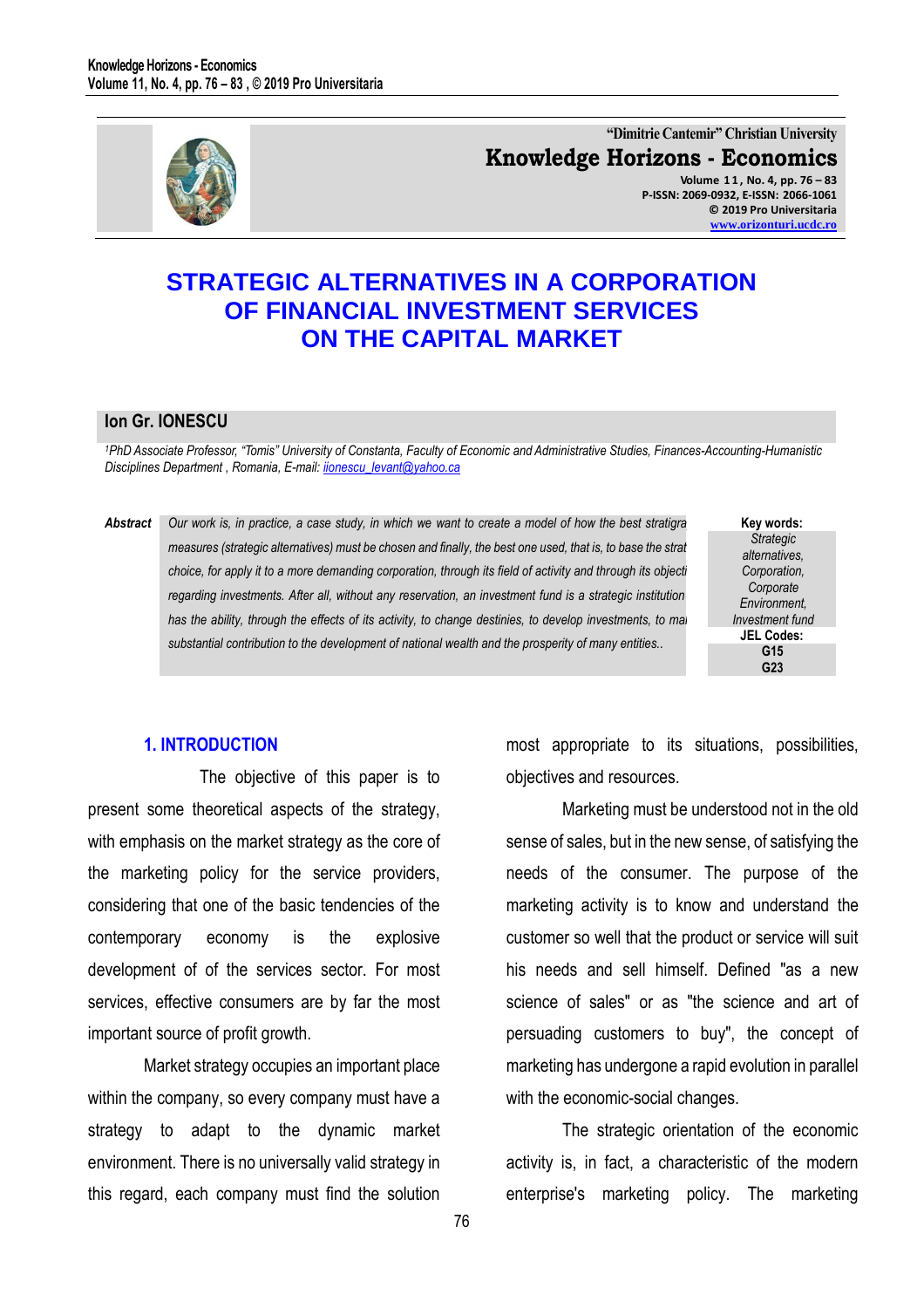strategy designates the defining lines of the attitude and conduct of the company in order to achieve certain objectives.

After presenting the marketing strategies and policies with, essential role in the companies, the paper applies these objectives on a company that operates in a new domain, that of the capital-domain market with a significant importance in the economicfinancial system.

I have named the corporation in our case, SIF Capital Impact Corporation SA

## **2. DATA OF RECOGNITION AND PRESENTATION OF THE CORPORATION**

CAPITAL IMPACT CORPORATION is a financial investment services company, established in December 1994, member of the Bucharest Stock Exchange and of the National Association of Financial Investment Services Companies.

The company is organized in the form of a joint stock company, with 100% private capital, initially, of 4 billion lei. The total number of employees at this date is 30 persons, organized as follows: research - 6 persons; trading - 8 people; marketing and public relations - 3 persons; computer department - 3 persons; back-office department -10 persons (also includes accounting)

The company operates in a more special field - the Romanian capital market and is in a period of strong development. The need for a stock exchange in Romania was felt long before November 20, 1995, when, after a pause of 50 years, the Bucharest Stock Exchange reopened. The Government of Romania designed and implemented a Mass Privatization Program, which consisted of the privatization of about 4,000 companies, and about 60% of each enterprise was made available to the public willing to subscribe. Under these conditions, financial investment services companies became necessary, the only institutions through which the shares acquired as a result of the subscription can be traded.

 The services that the company offers at this date are:

- brokerage services on the Bucharest Stock Exchange (B.V.B.), Rasdaq Electronica Stock Exchange (B.E.R.);
- administration of the securities portfolio;
- listing of companies on the Bucharest Stock Exchange (B.V.B.);
- analysis of companies and sectors of activity;
- assistance for public offers of shares and bonds;
- assistance for registration on the stock exchange.

As it can be seen, the company offers services in several different markets, namely the Stock Exchange (which currently lists 107 companies) and the RASDAQ Overseas Market (where over 3,000 companies are listed), both of which are of great importance for the capital market in Romania. The company has focused mainly on institutional investors, but it does not neglect the small investors who offer services with great professionalism.

CAPITAL IMPACT CORPORATION has experience in business with institutions on the Romanian market, the proof being the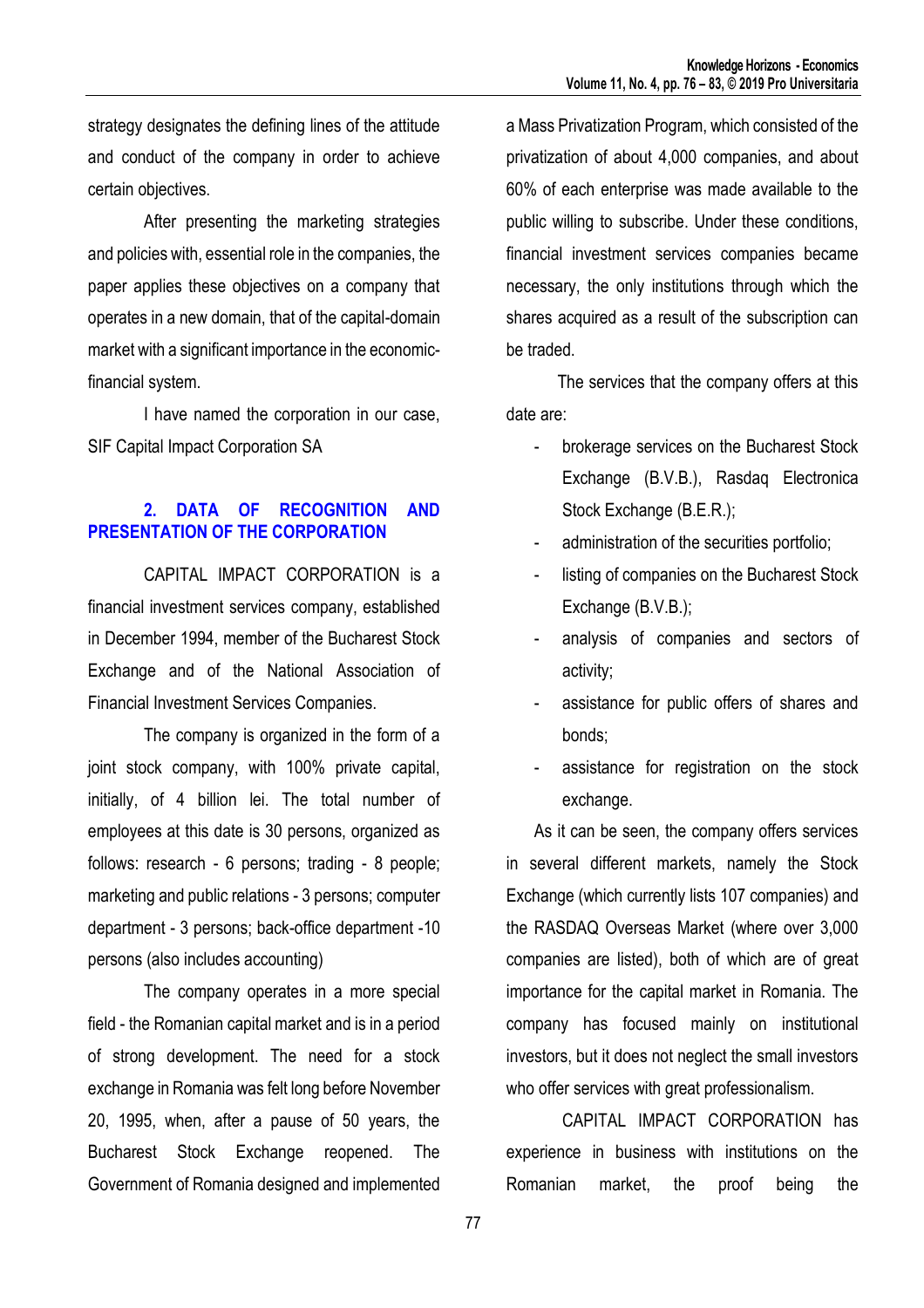documentation prepared for the purchase of a 51% share from 35 companies proposed for privatization. Another performance we can mention is to provide assistance to its clients regarding the issue of treasury bills issued by the Ministry of Finance.

High flexibility was maintained to cope with the continuous changes of the environment (legal, economic, etc.). Activating in an area in full development in Romania, the management of the company felt the need for a strategic approach to the market. In order to substantiate a marketing strategy and, implicitly, to establish an appropriate marketing mix, the exogenous and endogenous factors that can influence the firm's decision must be analyzed.

## **3. PROPOSED STRATEGIC ALTERNATIVES FOR CAPTAL IMPACT CORPORATION S.A.**

## **3.1 MARKET STRATEGY BASED BY SSIF CAPTAL IMPACT CORPORATION S.A.**

Once the analysis of the external and internal factors that can influence the process of elaborating the market strategy is completed, the corporation must make the decision to take a certain position towards the main problems of the market. Therefore, taking into account the internal potential of the company and the influences of the external environment, we will present proposals for strategic market variants that can be adopted by the corporațía CAPITAL IMPACT CORPORATION, as well as the marketing mix that fits with this strategy.

The position of the company in relation to market dynamics. Acting on a dynamic market, with clear development trends and having sufficient resources and in an appropriate structure, corporations can resort to the strategy of expanding the market activity. With the increase in the number of employees (the only resource currently unavailable), the resources available to corporates will be able to enhance each other producing a high synergetic effect [Anghelache, 2004].

The company's position vis-à-vis market structures (position alternatives). As we have seen in the previous chapters, the consumer market is made up of clearly defined segments, with defining particularities. Given the fact that corporaíanu has staff and working points with sufficient population, corporaíanu can focus its attention on three market segments: [Florescu, 1987] strategic or portfolio institutional investors and securities companies that do not have trading rights. on the secondary market. This is therefore a concentrated positioning strategy, which can be well supported by extremely well trained personnel, a strong analytical department and therefore, as a result of these two traits, the ability to provide professional and competent services.

The position of the company in relation to market changes. "The evolution of market demands, in rhythms and directions sometimes unexpected, raises the company problems of dynamic adaptation to the new conditions". [Ghilic, 2002] Flexibility is one of the strengths of the company CAPTAL IMPACT Corporation, as described in Chapter IV, and the staff proves a strong initiative not being organized on hierarchical criteria. This allows the company to adopt an active strategy, through which it intervenes to influence the market, in order to cause within it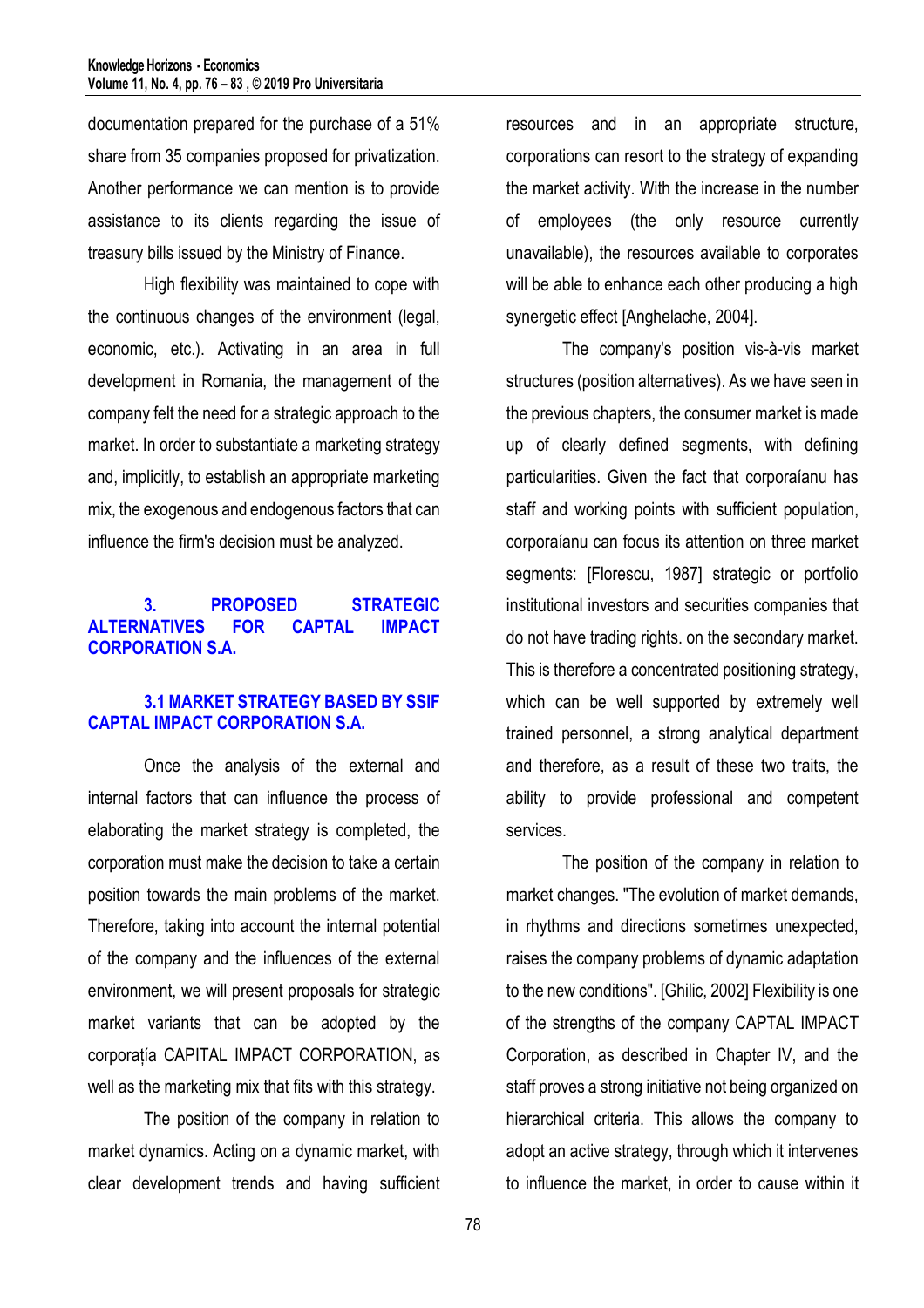certain changes that respond to the company's own interests.

The position of the company against the demands of the market. CAPITAL IMPACT Corporation wants to create the image of a company that knows the market and knows what it does on this market. It would never accept increasing the volume of activity or increasing the number of customers at the expense of quality. That is why the corporation chooses "the strategy variant of the high demands, the more so as the corporation has sufficient resources in terms of quantity and quality" [Benett, 1996]. Also, in the event of an urgent need for human resources, corporations can attract and train new employees in a very short time.

The position of the company relative to the level of competition. Although the competitive environment is highly developed and the competitors are very strong, they are all targeting an offensive strategy to increase market share. For this, CAPITAL IMPACT Corporation will use in particular the high quality and professionalism with which it provides services. In other words, the corporation calls for a competitive differentiation strategy, by which it "tries to convince customers that it is capable of providing assistance and competent advice for those who want to invest in this market" [Nicolescu, 2000].

The position of the company in relation to the workforce. "All those working in the field of the secondary capital market need special training in this regard" [Olteanu and Cetina, 1994], and those who trade on the BVB or on RASDAQ must be registered and authorized by CNVM / ANSVM. For this reason CAPITAL IMPACT Corporation can choose the strategy of the preparation of the labor force in specialized units, that is to say at the courses organized periodically by ANSVM, BVB and MILLENIUM CENTER.

The position of the enterprise vis-à-vis banks and financial institutions. CAPITAL IMPACT Corporation must "maintain a permanent contact with these market institutions in order to facilitate its activity, by using all the facilities offered to it" [Piperea, 2005]. However, the corporation has sufficient financial resources to ensure its development so that it is not necessary to apply for financing through bank loans. So the corporation then opts for the strategy of financing from own resources.

## **3.2 THE PROPOSED MARKETING MIX FOR SSIF CAPTAL IMPACT CORPORATION S.A.**

## *Product strategy*

Regarding the quality level of the services, we can say that the CAPITAL IMPACT corporation pays special attention to this element and does not make a differentiation of the quality, according to each segment of consumers it serves. In order to ensure a high quality, attention must be paid to both consumers and staff of the company participating in the provision of the service. The staff of the company can inspire consumers with confidence in the company and the services provided. But for this the confidence of the employees in the company and its objectives must first be gained. They need to be strongly motivated to provide quality service. The qualitative stability strategy is most appropriate to the objectives and the adopted market strategy.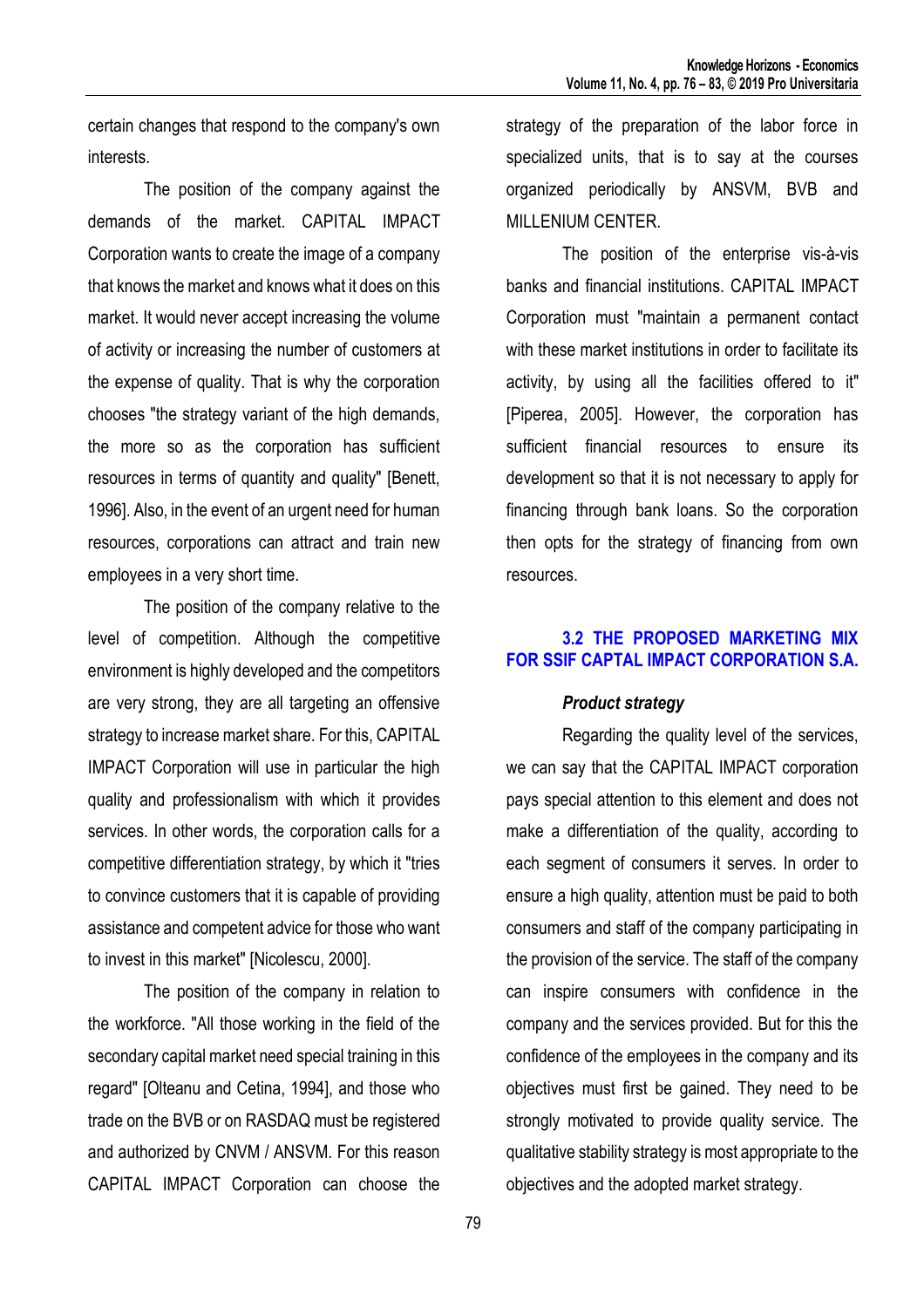Regarding the other criterion of differentiation of strategies, the degree of diversification, we can say that the most suitable strategy for the company is the strategy of the assortment of the services offered. This can be done primarily by "extending the range of services offered on the primary capital market, where, as we have seen, there are major deficiencies" [Diaconescu, 2004].

The last criterion used to differentiate strategies is the degree of service renewal. At present, the corporation provides only "some of the services that can be offered in a more developed market, such as those in countries with long experience in the secondary capital market" [Bob and Ron, 2004]. Corporation proposes to keep pace or even to anticipate the need for new services on the Romanian capital market, so it will adopt a strategy to renew the services offered.

#### *Distribution strategy*

As a rule, the adoption of a strategic decision regarding the distribution of services is made by taking into account three criteria: the range of services provided, the type of channel and the structure of the demand. Given that corporations would target well-defined consumer segments with different consumer characteristics and habits, CAPITAL IMPACT Corporation will need to reach them through different distribution channels, depending on their specifics. For this corporation, it can then choose the strategy of offering the same service through different distribution channels, to different segments of consumers.

Thus, for the consumer segment formed by the general public holding the shares acquired through coupons, distribution channels were used with a single intermediary consisting of those SSIFs that have no trading right on the secondary capital market. For institutional and portfolio investors "the direct distribution channel will be used, so the corporation will provide the services directly, without resorting to intermediaries" [Florescu, 1992]. There are also some exceptions, such as the cases in which corporation can satisfy all the investors who appeal to it at a certain time. When these investors did not want to use another SSIF, they were able to do CAPITAL IMPACT Corporation in their place to execute their orders. Thus, they "remain the clients of the firm, but their service was made by calling on a paid intermediary from the commission due to the firm" [Michael, 2003]. For these clients CAPITAL IMPACT Corporation is the one who manages their account and confirms the execution of their transactions.

#### *Price strategy*

Although corporation should not neglect the problem of cost coverage and profit, corporaíanu will use a cost-oriented pricing strategy. Thus, the problem of determining the unit cost per service is very difficult to solve. At BVB we can talk about the commission as a price of the services provided, and on the RASDAQ market the corporation offers certain firm quotes for the actions for which it is a market maker. Thus, on RASDAQ, the corporation then charges a commission when acting as a customer agent or can earn by buying at a higher price and selling at a higher price. When acting as an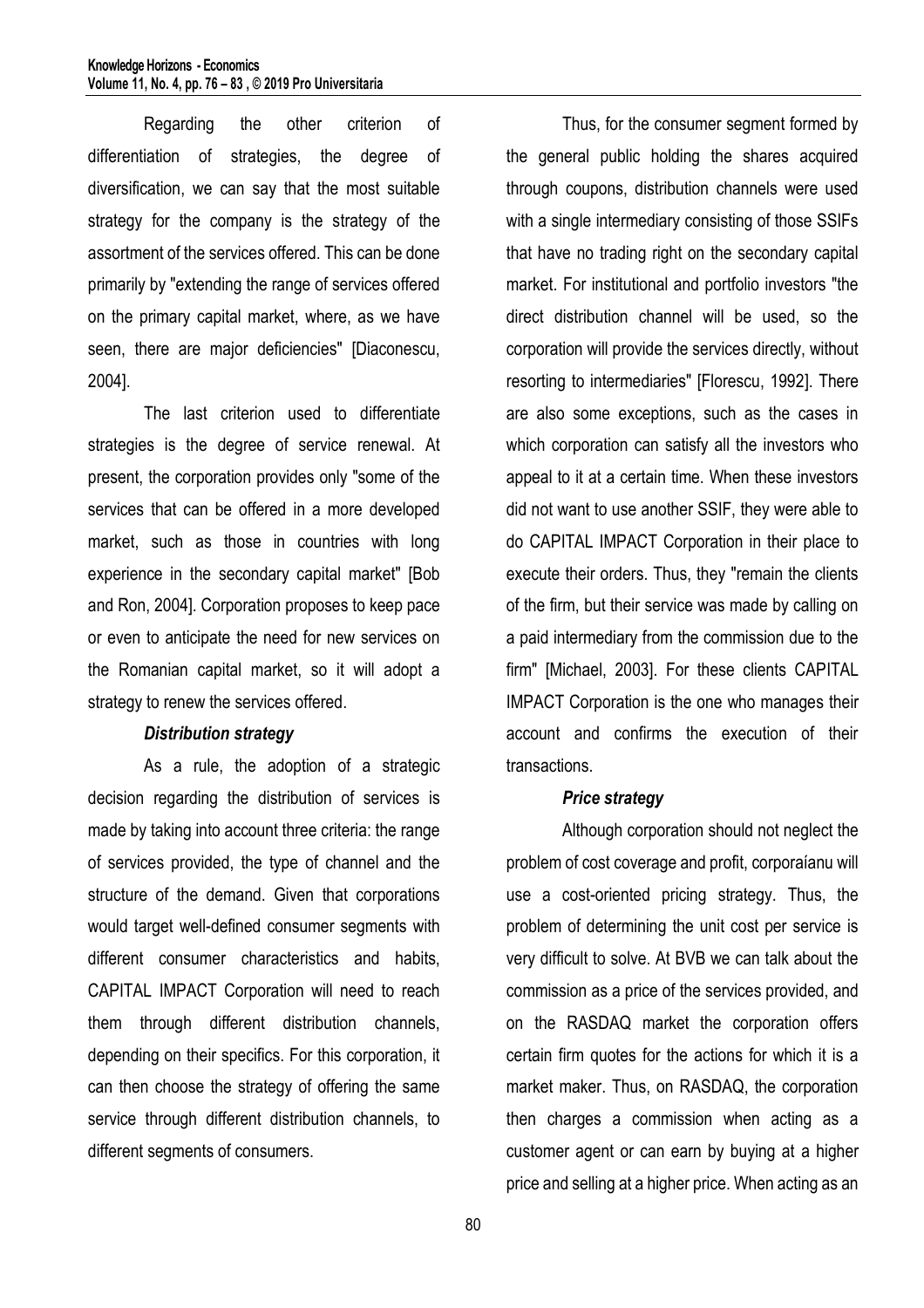agent, so when the price of the service is made up of a commission, the corporation can then adopt a price strategy based on competition. The corporation "acts on a highly competitive market and therefore a price strategy that takes into account competition is indicated" [Kotler, 1997]. But the share price is made up of the demand / supply ratio and when the corporation acts as a principal, the offered prices must take into account mainly the demand / supply ratio. In this case, therefore, the corporation must adopt a price strategy based on demand" [Demetrescu, 2001]. As can be seen, the corporation uses the two pricing strategies depending on the actual cases on the market. However, the possibilities of differentiating its services and confronting competitors using other means than price are corporatized.

#### *Promotional strategy*

This strategy differs according to several criteria as we saw in the theory chapter of the promotional strategy.

Thus, depending on the overall objectives of the promotional activity, no doubt the corporation must adopt the strategy of promoting the global image of the company. This is due to the particularities of the services whose quality is perceived as being closely related to the reputation and image of the company. CAPITAL IMPACT Corporation must form a company image that knows the market very well and knows what it does on this market.

Regarding the way of the promotional activity in time, the strategy of the permanent promotional activity must be adopted. This will

mainly be done "by using brands, that is, by promoting the company name, a strategy specific to service companies" [Bradley, 2001].

The next criterion of differentiation of the strategies is the position towards the market structures. According to this criterion the corporation should choose the variant of the undifferentiated strategy, addressing all segments in the same way to form a company image favorable to their own interests.

Of course, the corporation should decide on the rough premises of the promotional activity, which is the last criterion for differentiating the promotional strategies. CAPITAL IMPACT Corporation must adopt a strategy of using specialized institutions to the same extent as the strategy of using its own forces.

In the field of services, a special attention in the composition of the marketing mix must be paid to the specific variables, namely: the environment, the personnel of the company and the client. Particularly important is the fact that the corporation should maintain a pleasant environment, so that consumers are attracted and convinced that they have found the corporation here that best meets their needs. This environment can materialize the service offered, so that the consumer can form a pleasant impression before actually consuming the service. Thus, the ambience is also given by the friendliness and competence of the staff that plays a decisive role in attracting and maintaining the clients. Therefore, CAPITAL IMPACT Corporation will have to pay special attention to its own personnel whose satisfaction and trust in the company depends on the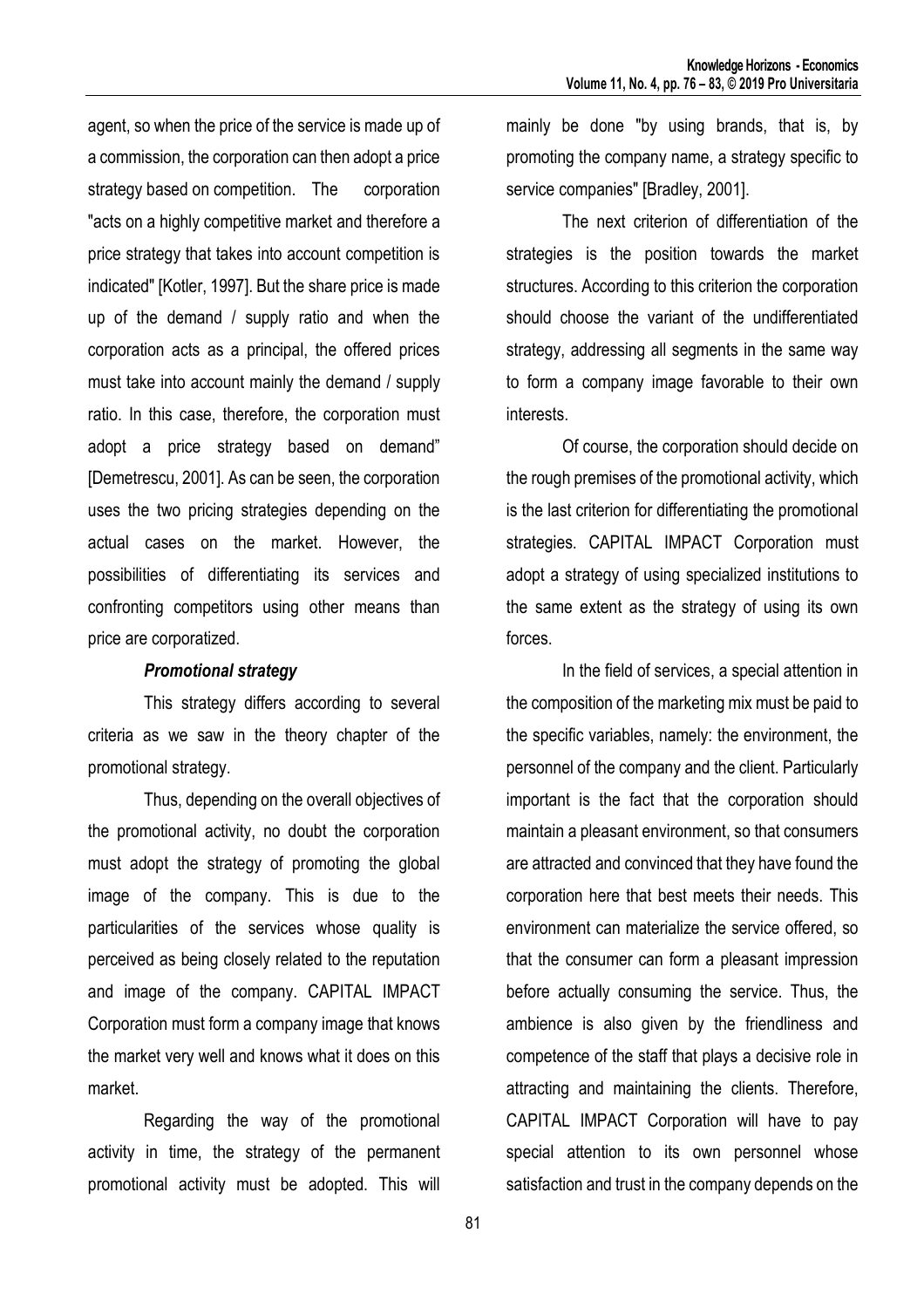quality level of the services provided. The last element to be considered with great care is the client himself.

#### **4. CONCLUSIONS**

Of all the components of the marketing policy, the market strategy represents the most important element of it, considering that only through a dynamic adaptation to the economic-social environment is possible and the correct foundation of the other components as well.

As a core of marketing policy, the market strategy is the starting point and the reference element for all the other types of strategies of a company, being comprehensive both by the nature of the objectives and by the extent of the material and organizational commitment that the company requires.

As a company grows and expands due to the expansion of its strategic domain, it must adopt, within its marketing policy, an integrated set of market strategies. In its operation, a company tends to develop a set of market strategies adapted to the evolution of different product-markets, geographic markets and market segments that it has decided to serve.

The fundamental problem for the company consists in determining the number of strategies that it can manage and financially support accordingly. Being a decision, the market strategy is the result of an option from a plurality of variants based on the possibilities of the company, as endogenous factors and the particularities of the market in which the company operates as exogenous factors. In order for

the market strategy to be well-founded and to choose the best strategy, it is also necessary to know the consumer.

At the same time, the phenomena that generate the consumers' options and the means or forces trained to satisfy them must be highlighted. The elaboration of the market strategy of the company involves the passing of well defined stages, the substantiated variants of a strategy, met in practice, covering a fairly wide range. After the foundation of the market strategy is followed the elaboration of the marketing mix, through which elaborate detailed strategies regarding the price, product, distribution and promotion

#### **BIBLIOGRAPHY**

- Anghelache, G., *Piaţa de capital* [*The capital market*], Editura Economică [Economica Publishing House], Bucureşti, 2004.
- Benett, R., *International Bussines,* Editura Pitman, London, 1996.
- Bob, S., J. Ron*, Metode de succes în marketingul direct [Successful methods in direct marketing],*  Editura ARC [ARC Publishing Houe], 2004.
- Bradley, F., *Marketing international* [*International Marketing*], Editura, Teora [Teora publishing House], Bucureşti, 2001.
- Demetrescu, M. C., *Mecanismele decizionale în marketing [Decision-making mechanisms in marketing],* Editura Teora [Teora Publishing House], Bucureşti, 2001.
- Diaconescu, M., *Marketing*, Editura Universitară, Bucuresti, 2004.
- Florescu, C. (coord.), *Marketing*, Editura Marketer, Bucureşti, 1992.